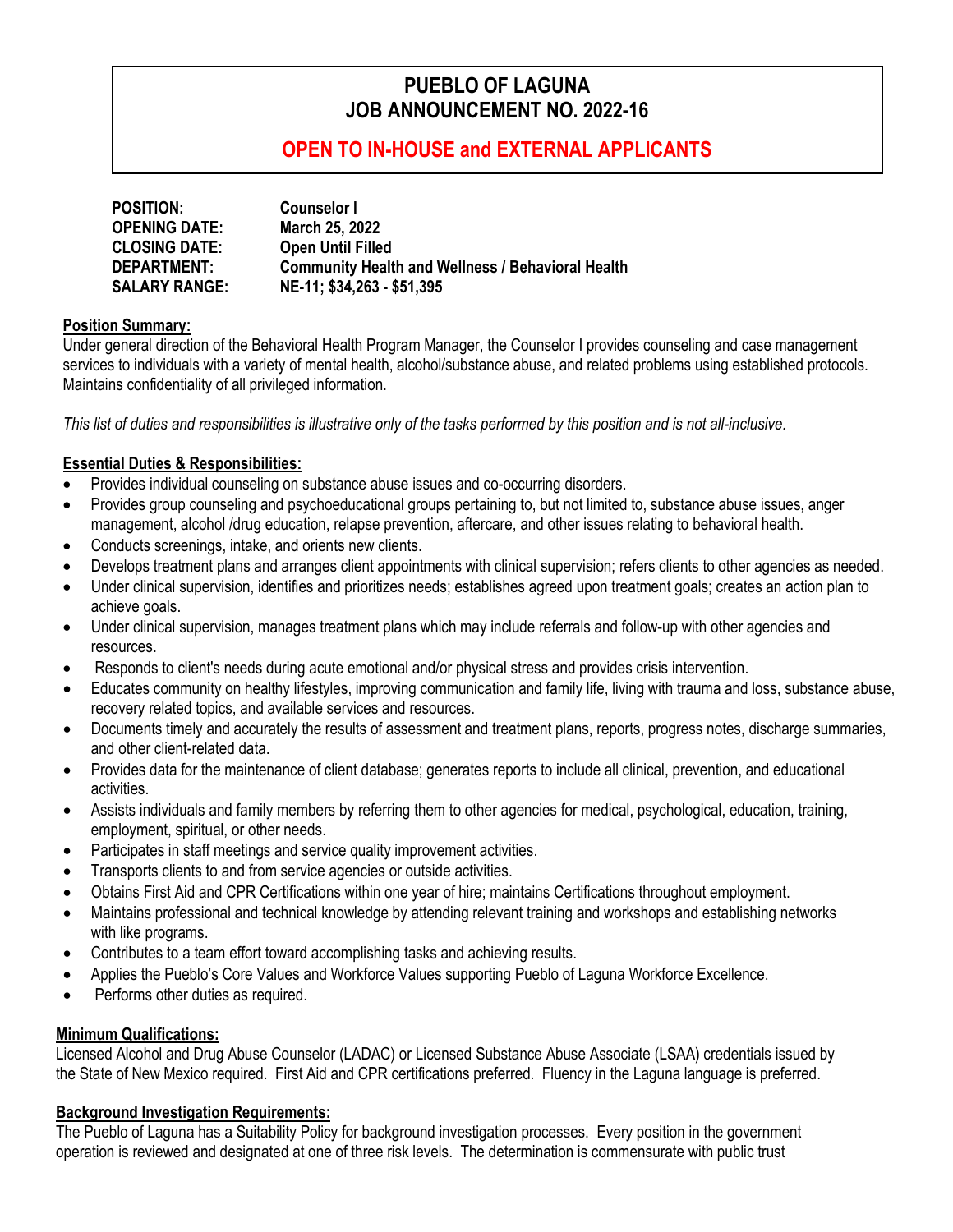responsibilities and attributes of the position which includes job duties. The Counselor I is designated at a High Risk Public Trust (HRPT) position.

| <b>Type of Background Check</b>                                                            | <b>Required</b> |
|--------------------------------------------------------------------------------------------|-----------------|
| Pre-Employment Drug Screening                                                              |                 |
| Background Investigation (Criminal Check, Sex Offender Check, Social Security Trace,       |                 |
| Driving Record, Civil Court Check – if applicable, Tribal Criminal Check – if applicable)  |                 |
|                                                                                            | χ               |
| Employment Verification, Education / License Verification, Personal Reference Verification |                 |
| <b>Fingerprint Verification</b>                                                            |                 |
| Must Be Able to Drive a Pueblo Issued Vehicle                                              |                 |
| Other                                                                                      |                 |

## **Knowledge, Abilities, and Skills:**

- Knowledge of traditional form of government and pueblo customs and traditions.
- Knowledge of applicable laws, regulations, and requirements, including the Laguna Children's Code, Pueblo of Laguna Constitution, and Laguna Criminal Code.
- Knowledge of the Pueblo's judicial system.
- Knowledge of the effects and consequences of alcohol/substance abuse and mental health problems.
- Knowledge of case management and crisis intervention.
- Knowledge of Alcoholics Anonymous' 12 step program.
- Knowledge of records management procedures.
- Ability to communicate effectively, both verbally and in writing. Fluency in the Laguna language preferred.
- Ability to interact and maintain good working relationships with individuals of varying social and cultural backgrounds.
- Ability to work as a team member in a structured working environment.
- Ability to maintain confidentiality.
- Ability to demonstrate moral character when dealing with people.
- Ability to work extended hours, various work schedules, and on a rotational 24-hour on-call.
- Ability to define problems, collect data, establish facts, and draw valid conclusions.
- Ability to prepare accurate, complete and legible reports. and present detailed and objective oral presentations response to questions.
- Ability to accept the dangers and stresses, regimentation, discipline, and time demands of working with individuals with behavioral, mental health, substance/alcohol, or other problems.
- Ability to develop and present effective group educational programs or workshops.
- Skill in making effective decisions in emergency situations.
- Skill in analyzing problems, projecting consequences, identifying solutions, and implementing recommendations.
- Skill in conducting interviews, and individual and group therapy sessions with empathy and enthusiasm.
- Skill in computer use, including Word, Excel, Outlook, and software unique to program.

### **Application Instructions:**

- Go t[o www.lagunapueblo-nsn.gov](http://www.lagunapueblo-nsn.gov/) and click on Employment Opportunities for application instructions and application form. *Read instructions prior to completing application form; incomplete applications will not be considered.* Resumes are encouraged but not in lieu of a complete application form.
- All hand delivered documents must be received by the Human Resources Office no later than 4:30 pm (MDT) on the closing date. All electronically mailed documents must be received by the Human Resources Office no later than 11:59pm (MDT) on the closing date.
- Application packets may be submitted by one of the following methods:
	- 1. E-mail to [polemployment@pol-nsn.gov;](mailto:polemployment@pol-nsn.gov)
	- 2. Mail to Pueblo of Laguna Human Resources; P.O. Box 194; Laguna, NM 87026<br>3. Deliver to the Human Resources Office. 22 Capital Road: Laguna. NM
	- Deliver to the Human Resources Office, 22 Capital Road; Laguna, NM